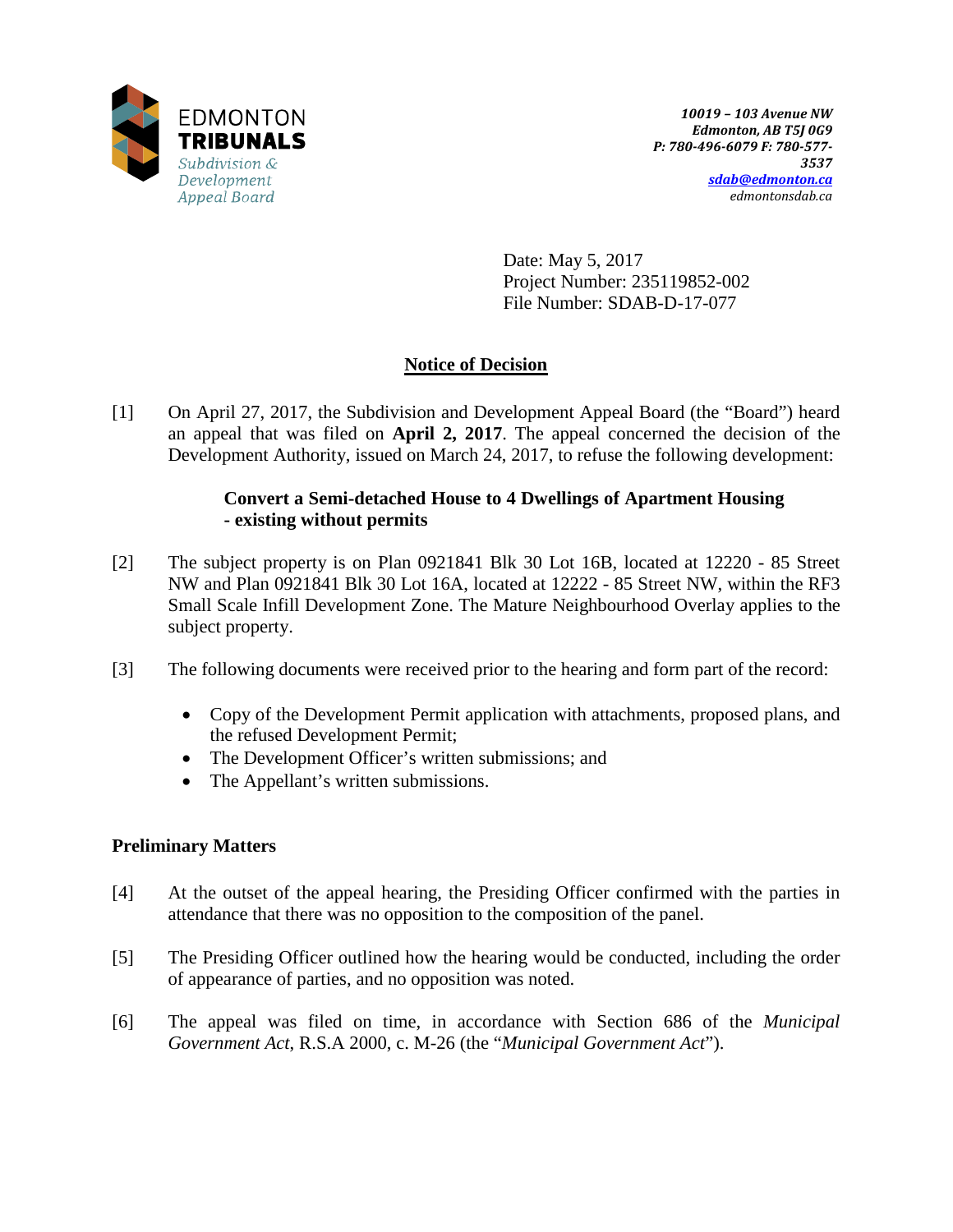### **Summary of Hearing**

- *i) Position of the Appellant, Mr. G. Lamothe*
- [7] The subject property was purchased by Mr. Lamothe in August of 2016 and consists of two separate titles. He was aware at the time of purchase that Secondary Suites are not permitted in Semi-detached Housing but was advised by the realtor that the City bylaws were in the process of being changed.
- [8] His initial plan was to apply for the two basement suites once the regulations had changed. When one of the basement suites became vacant, he decided to take the opportunity to go ahead and replace the furnace and do other alterations that would be required for a future approved suite. When his furnace contractor applied for a permit, the City became aware of the basement suites.
- [9] He estimates that this property has been operating as four separate units for the past twenty to thirty years with no complaints.
- [10] He conducted two rounds of community consultation. The first time he had made his own document for neighbours to sign. He revised his community consultation document to follow the procedure recommended by the Development Officer and re-visited the neighbours. Eighteen documents were returned to him with no opposition. He believes that the majority of feedback received was from the actual property owners, not renters. He attempted to contact the owner of the group home in the area as well as the Community League but had no success.
- [11] One of the immediately adjacent neighbours had no concerns with the development as long as none of the alterations affected her sunlight. He did not receive feedback from the other adjacent neighbour despite making three attempts to contact this owner.
- [12] He provided examples of other properties in the neighbourhood located mid-block that seem to be operating as Semi-detached Housing with basement suites. He made this assumption because there are four mailboxes on these properties. All have side entrances for the basement suites and one has all four entrances facing towards the sides.
- [13] Several properties in the area have been approved as four-unit Apartments by the Board. The closest one is a block to the south of the subject property (SDAB-D-13-100). These properties would all have required variances similar to those he is seeking.
- [14] There are total of ten bedrooms three in each of the main floor units and two in each of the basement suites. These four units could accommodate roughly the same number of people as two 5-bedroom duplexes. It is not his intention to run this property as a boarding house with 10 different leases; he plans to rent to small families.
- [15] There is adequate parking on the property. The garage has room for four cars and an additional five cars can be parked on the concrete pad behind the garage. Although the Real Property Report shows the length of the parking area behind the garage as 5.1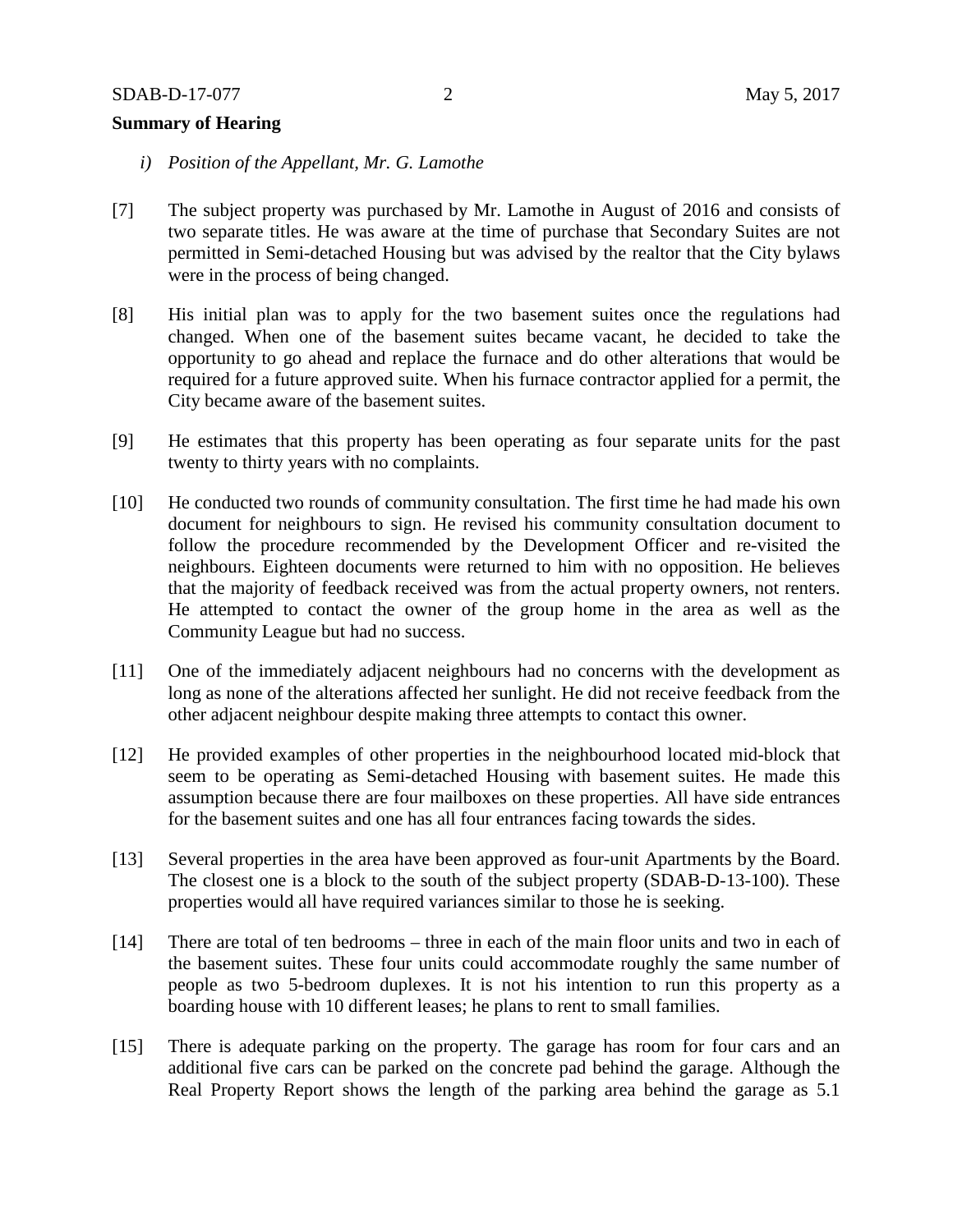metres, the actual length of the concrete pad is 6.8 metres. He acknowledged that the extra length is on City property but this area cannot be used for anything else.

- [16] The two basement suites have side entrances. A fence runs along each side of the property and the side doors must be accessed by first going through a gate. Upon questioning, Mr. Lamothe agreed that the fence and gate could be moved back to allow easier public access to the side doors.
- [17] The excess in maximum allowable site coverage of the garage was approved in a previous SDAB decision. (SDAB-D-97-116).
- [18] All of the tenants share the back yard and there is no fence separating the two lots.
	- *ii) Position of the Development Officer, Mr. J. Angeles*
- [19] Mr. J. Angeles provided the following answers to questions from the Board.
- [20] Secondary Suites are not permitted in Semi-detached Housing; therefore he suggested that the Appellant apply for Apartment Housing on this site. A site can be comprised of two or more lots as is the case here.
- [21] He does not believe the development would have a negative material impact on the neighbourhood since it already exists but he must abide by the regulations of the *Edmonton Zoning Bylaw* when making his decision. He refused this application because he felt too many of the regulations have not been met.
- [22] He submitted that if the doors to the units do not face a public roadway it makes it hard to determine if the entrance is for a separate unit or if it is a secondary entrance for the principal dwelling.
- [23] Each of the two titles consists of one main floor unit and a basement unit. It would be possible for a future owner to sell only one of the properties by converting them into condominiums.
- [24] He considered the rear yard to be a shared amenity area for all of the units. The RF3 Small Scale Infill Development Zone requires private amenity areas directly accessible by each unit; therefore a deficiency exists.
- [25] He has no knowledge of the variances that would have been granted to similar properties in the area. Many of these developments could have been approved prior to the new regulations coming into effect. New applications have to be based on the current bylaw.
- [26] He confirmed that the oversized garage on the subject property was previously approved by the Board. (SDAB-D-97-116)
- [27] The parking deficiency relates to the length of the driveway, not the actual amount of parking spaces.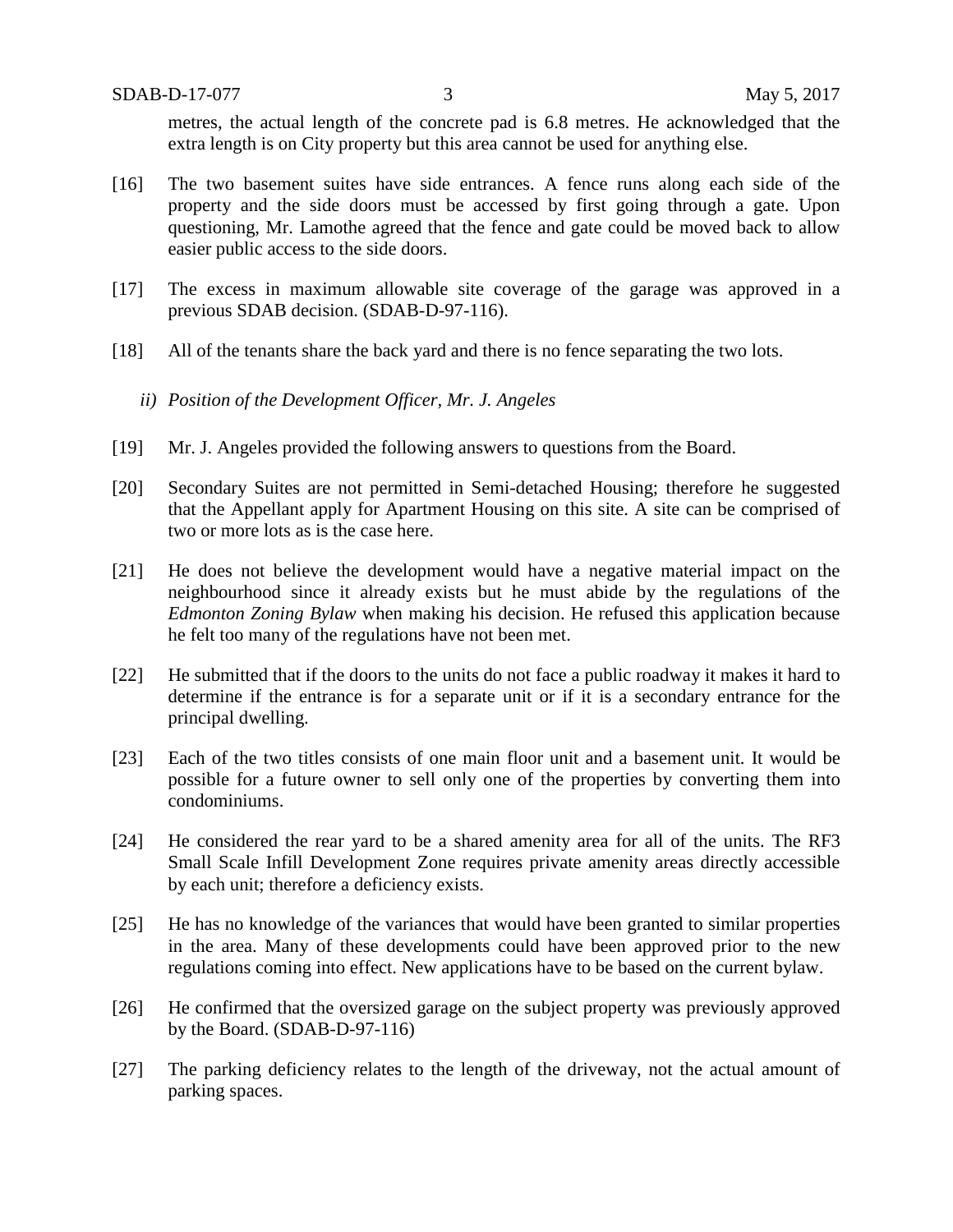- [28] There would still be a deficiency in the required amenity area if the rear yard were to be divided in half with a fence.
	- *iii) Rebuttal of the Appellant*
- [29] He understands that the parking area behind the garage is short by about a foot but the concrete pad itself is 6.8 metres in length. While the excess is not part of his property, it cannot be used for any other purpose; therefore, there is more than adequate room for parking.
- [30] If these were two Single Family Dwellings with basement suites only six parking spaces would be required instead of the seven required due to this property being designated as Apartment Housing.
- [31] He has no objections to any of the conditions recommended by the Development Officer and would be agreeable to moving the fence and gate back behind the side entrances and installing clear directional signage.

#### **Decision**

- [32] The appeal is ALLOWED and the decision of the Development Authority is REVOKED. The development is GRANTED as applied for to the Development Authority, subject to the following CONDITIONS:
	- 1. Prior to the release of drawings for building permit review, the applicant or property owner shall pay a Sanitary Sewer Trunk Charge (SSTC) fee of \$3,132.00. The SSTC charge is quoted at year 2017 rate. Please contact Private Development Drainage Services, at 780-496-5665 for further details regarding the fee. However, the final SSTC is based on the prevailing rate at the time the applicant/owner makes payment at the  $2<sup>nd</sup>$  Floor, Edmonton Tower, 10111 – 104 Avenue NW, Edmonton, AB, T5J 0J4.

#### **Advisement**

- 1. The Appellant is advised to relocate the existing fence to allow unimpeded access to the side entrances of both basement units.
- [33] In granting the development the following variances to the *Edmonton Zoning Bylaw* are allowed:
	- 1. The minimum allowable Site Area of 750 square metres as per Section 140.4(5)(a) is varied to allow a deficiency of 53.09 metres, thereby decreasing the minimum allowed to 696.91 square metres.
	- 2. The minimum allowable Site Width of 17.0 metres as per Section 140.4(5)(b) is varied to allow a deficiency of 1.74 metres, thereby decreasing the minimum allowed to 15.26 metres.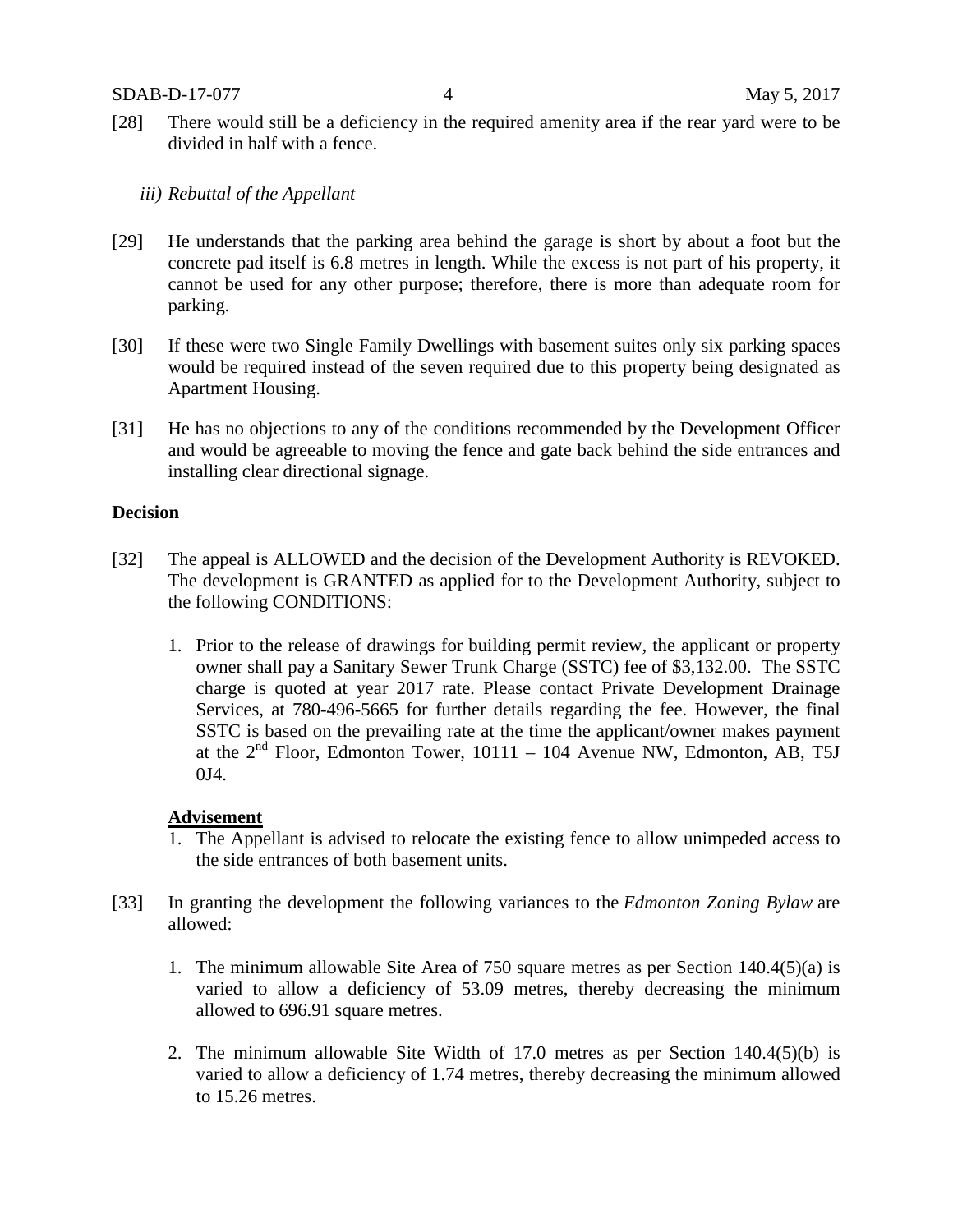- 3. The locational requirements of Section 140.4(7) are waived.
- 4. The maximum allowable total Site Coverage of 278.77 square metres as per Section 140.4(10)(f) is varied to allow an excess of 13.94 square metres, thereby increasing the maximum allowed to 292.71 square metres. (NOTE: The following variance was granted by the Board in SDAB-D-97-116: The maximum allowable Site Coverage for Accessory Building of 83.63 square metres as per Section 140.4(10)(f) is varied to allow an excess of 13.94 square metres, thereby increasing the maximum allowed to 97.57 square metres.)
- 5. The Private Outdoor Amenity Area requirements of Section 140.4(15) and Section 47(1) are waived, thereby allowing Private Outdoor Amenity Areas not immediately adjacent to each Dwelling it is intended to serve.
- 6. The requirement of Section 140.4(23) is waived, thereby allowing the entrance door on each of the 2 Dwellings on the lower levels facing the interior Side Setbacks, rather than facing a public roadway.
- 7. The requirement of Section 814.3(9) is waived, thereby allowing the 2 Dwellings on the lower levels facing the interior Side Setbacks, rather than facing a public roadway.
- 8. The minimum allowable length for an off-street parking space of 5.5 metres as per Section 54.2(4)(a) is varied to allow a deficiency of 0.37 metres, thereby decreasing the minimum allowed to 5.13 metres.

#### **Reasons for Decision**

- [34] Apartment Housing is a Permitted Use in the RF3 Small Scale Infill Development Zone.
- [35] The proposed development is consistent with the General Purpose of the RF3 Small Scale Infill Development Zone which in part allows for "small-scale conversion and infill redevelopment to buildings containing up to four Dwellings, and including Secondary Suites under certain conditions."
- [36] The proposed development is consistent with the General Purpose of the Mature Neighbourhood Overlay, which "ensure[s] that new low density development in Edmonton's mature residential neighbourhoods is sensitive in scale to existing development, maintains the traditional character and pedestrian-friendly design of the streetscape, ensures privacy and sunlight penetration on adjacent properties and provides opportunity for discussion between applicants and neighbouring affected parties when a development proposes to vary the Overlay regulations."
- [37] The proposed development is consistent with Section 4.4.1.1 of the *Municipal Development Plan*, "The Way We Grow" which states one policy is to "provide a broad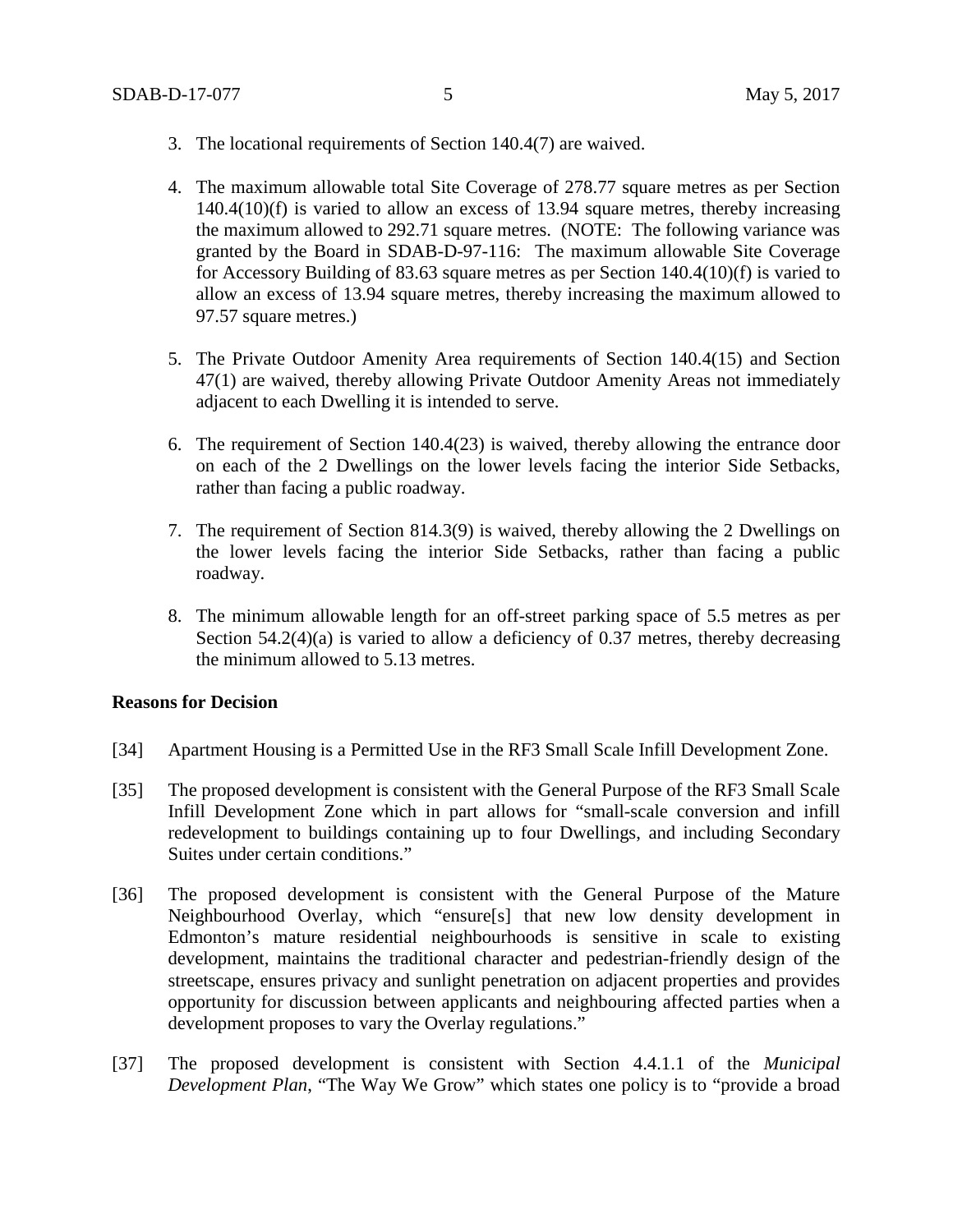SDAB-D-17-077 6 May 5, 2017

and varied housing choice, incorporating housing for various demographic and income groups in all neighbourhoods".

- [38] The proposed development is characteristic of the neighborhood. The Board accepts the evidence submitted by the Appellant that there are several similar developments with similar variances (specifically Site Area, Site Width, and Locational Criteria) in close proximity to the development.
- [39] The Board finds the proposed development has adequate Amenity Area to service the residents of the building. The Board accepts the evidence submitted by the Appellant that the deficiency in the Amenity Area is mitigated by nearby parks and community rinks.
- [40] There is sufficient space within the garage and the parking pad behind the garage to allow for the seven required parking spaces.
- [41] Notwithstanding the basement units have side entrances, the appearance and the character of the proposed development is pedestrian friendly. The most directly affected neighbours did not oppose these variances and the Side Yards are adequate to mitigate any potential impacts.
- [42] The development has been existing for many years without any known complaint.
- [43] The Appellant conducted the required community consultation to the satisfaction of the Development Authority and the Board accepts that there is community support for this development.
- [44] No letters of opposition were received and no one appeared in opposition at the hearings.
- [45] The excess in maximum allowable Site Coverage of the Accessory Building was considered and varied by the Board previously in SDAB-D-97-116 so no variance is necessary in this decision.
- [46] The Board finds that the proposed development with variances, taken individually or cumulatively, will not unduly interfere with the amenities of the neighbourhood nor materially interfere with or affect the use, enjoyment nor value of neighbouring parcels of land.

Brian Gibson, Presiding Officer Subdivision and Development Appeal Board

**Board Members in Attendance:**

Mr. V. Laberge; Mr. J. Wall, Mr. A. Nagy, Mr. A. Bolstad